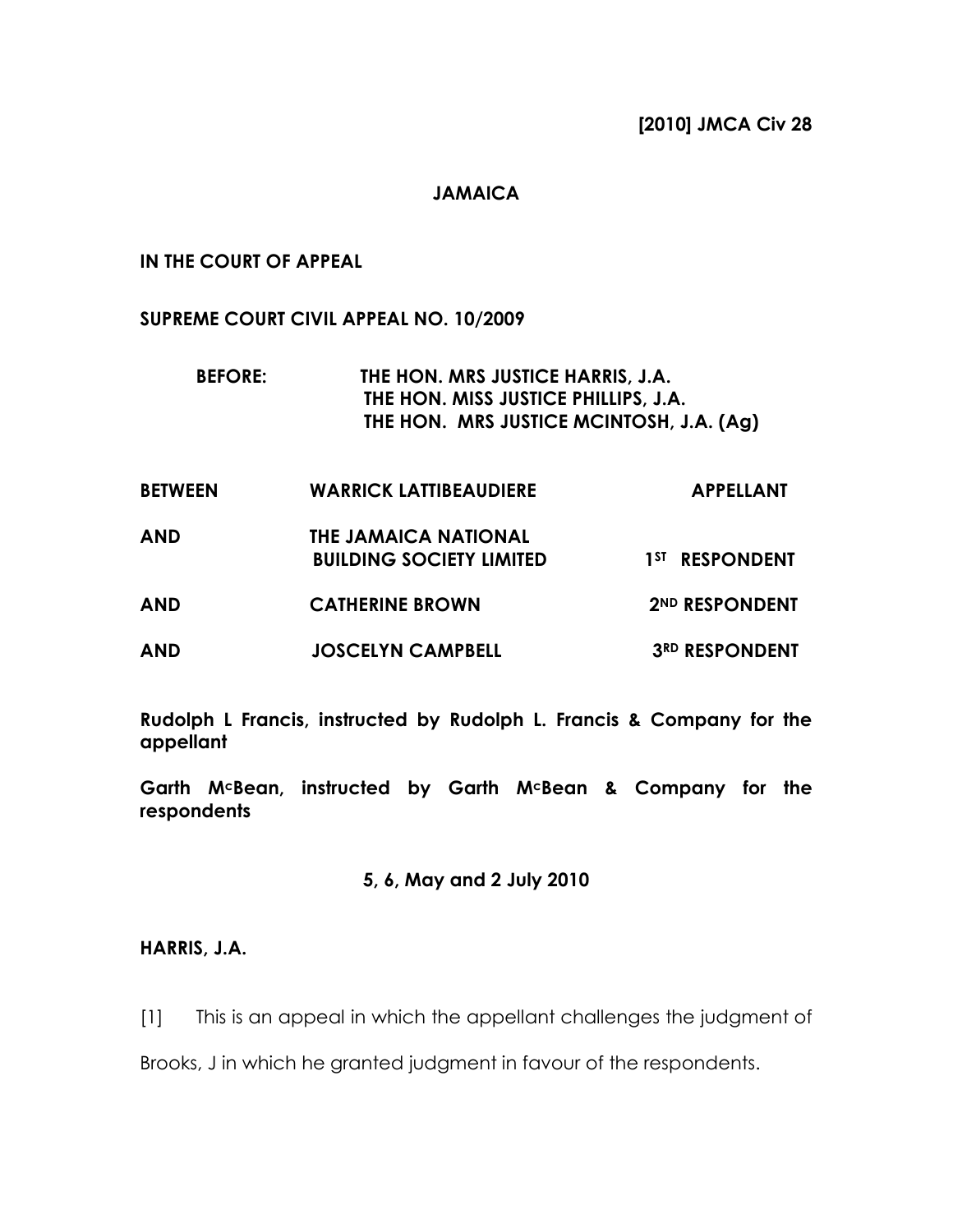[2] At all material times, the appellant was employed to the Jamaica National Building Society (the Building Society) as a clerk at its May Pen Branch. The 2<sup>nd</sup> respondent was the branch manager of the Building Society and the 3<sup>rd</sup> respondent was the Building Society's compliance manager attached to its head office in Kingston. In 1998, certain irregularities in which the appellant and another employee were implicated were discovered at the branch. Sometime in June 1998, a fixed deposit transaction was irregularly processed and signed by the appellant. On 13 July 1998, the 2<sup>nd</sup> respondent received certain complaints from customers with respect to two passbooks which impelled her into making internal investigations. Following this, she discovered that there were discrepancies between some withdrawal and lodgment vouchers and the information on the Building Society's computer system. The appellant's signature and Teller Stamp appeared on some of these lodgment and withdrawal vouchers.

[3] The discovery of these irregularities caused the 2<sup>nd</sup> respondent to make a report to the 3<sup>rd</sup> respondent. As a result, the 3<sup>rd</sup> respondent made a further report to a Detective Sergeant Magloria Campbell of the Fraud Squad, as a consequence of which she laid an information against the appellant. Pursuant to the laying of the information, a summons was issued for him to appear before the Resident Magistrate's Court for the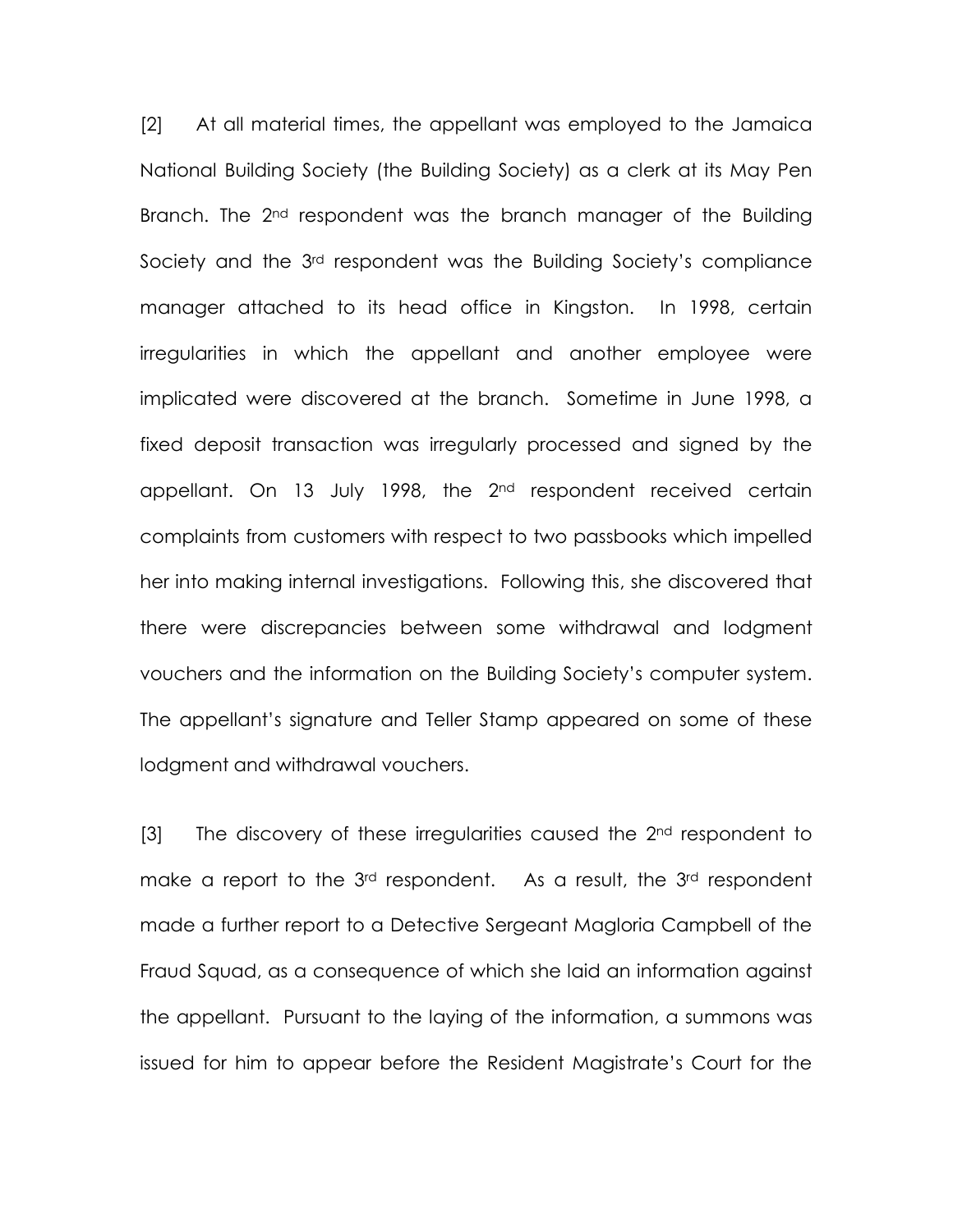parish of Clarendon to answer charges of conspiracy to defraud. The appellant was tried for the offence but was acquitted of the charge.

[4] On 15 April 2005, the appellant, by way of a claim form brought an action against the respondents claiming damages for malicious prosecution. Paragraphs 5, 6 and 9 of the particulars of claim state:

- "5. On or about the 13th July 1998, the Secondnamed Defendant falsely, maliciously and without reasonable and probable cause made a report to the Thirdnamed Defendant of and concerning the Claimant alledging (sic) that the Claimant conspired with one Suzan Trout to defraud the Firstnamed Defendant and other persons of various sums of money.
- 6. On the said  $13<sup>th</sup>$  day of July, 1998, the Thirdnamed Defendant falsely and maliciously and without reasonable and probable cause made a report to Detective Sergeant McGloria Campbell at the Fraud Squad of the Jamaica Constabulary Force in Kingston, as a result of which she laid an Information against the Claimant in the Resident Magistrate's Court for the parish of Clarendon, and thereby secured the issue of a summons directed to the Claimant to appear before the May Pen Resident Magistrate's Court in the said parish of Clarendon, to answer to the charge of Conspiracy to Defraud.
- 9. By reason of the matters aforesaid the Claimant's reputation has been harmed, he has suffered mental anguish, he was prevented from attending to his business, he was prevented from continuing his studies leading to the qualification of a member of the Association of Certified

…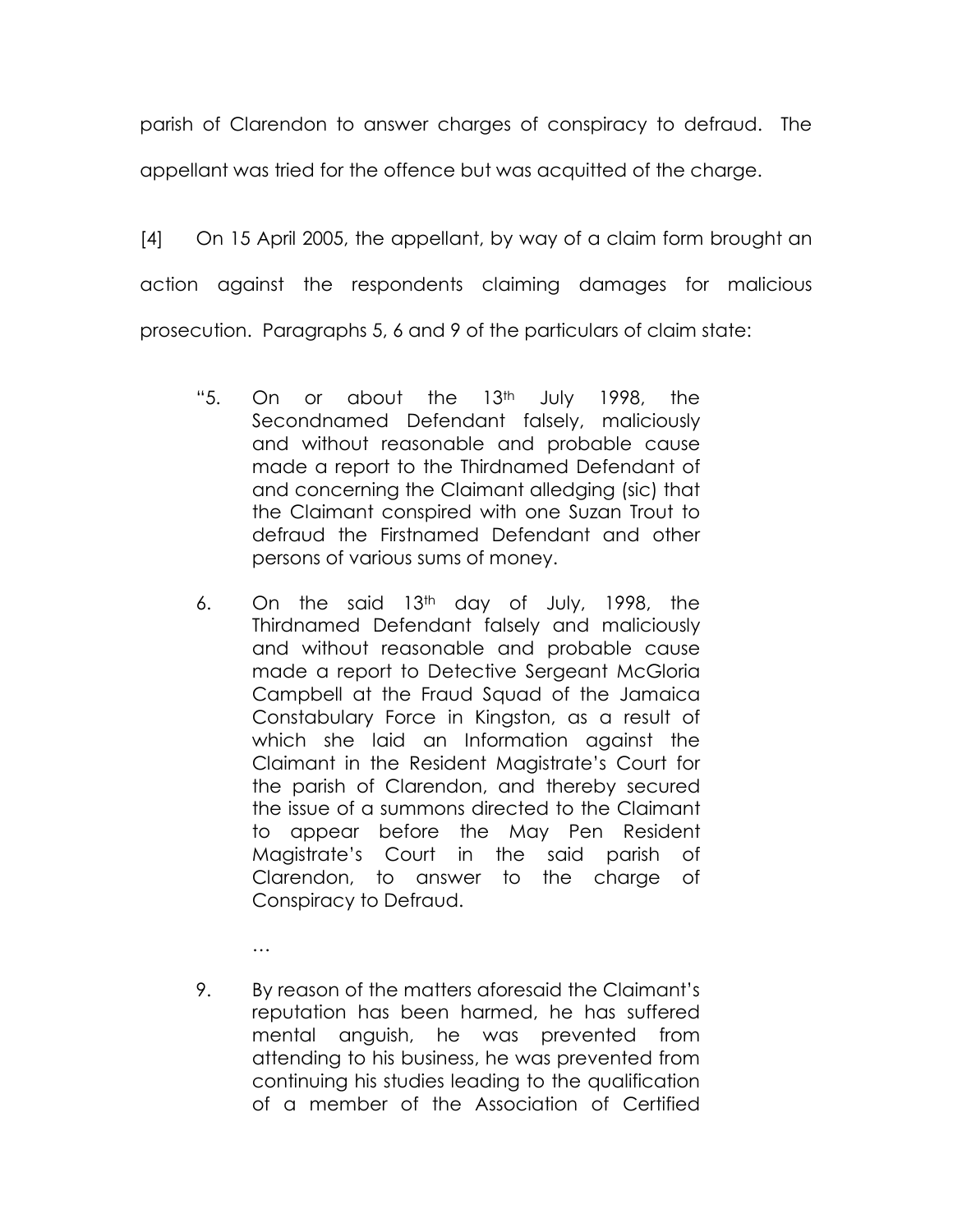Corporate Accountants (ACCA), he has been put to the expense of defending himself, and he has suffered loss and damage.

# PARTICULARS OF SPECIAL DAMAGE

- (1) Loss of business while attending Court - \$100.000.00
- (ii) Loss of the sum paid to be registered as a student pursuing the course leading to a member of the qualification of the Association of Certified Corporate Accounts (sic) (ACCA

- \$100,000.00

- (iii) Legal fees paid to Mrs Scott-Bhoorasingh - \$ 70.000.00
- (v) Amount paid for medical expenses - \$ 10,000.00

- \$280,000.00"

[5] A defence was filed by the respondents admitting that reports were

made by the 2<sup>nd</sup> respondent to the 3<sup>rd</sup> respondent and eventually to the

police but denying that these reports were made falsely, maliciously or

without reasonable and probable cause. Paragraphs 5, 6 and 8 of the

defence read:

- "
- 5. In relation to paragraph 5 of the Particulars of Claim the Defendants aver as follows:-
	- (a) The Defendants admit that on or about the 13<sup>th</sup> July 1998 the Second named Defendant made a report to the third named Defendant but the Defendants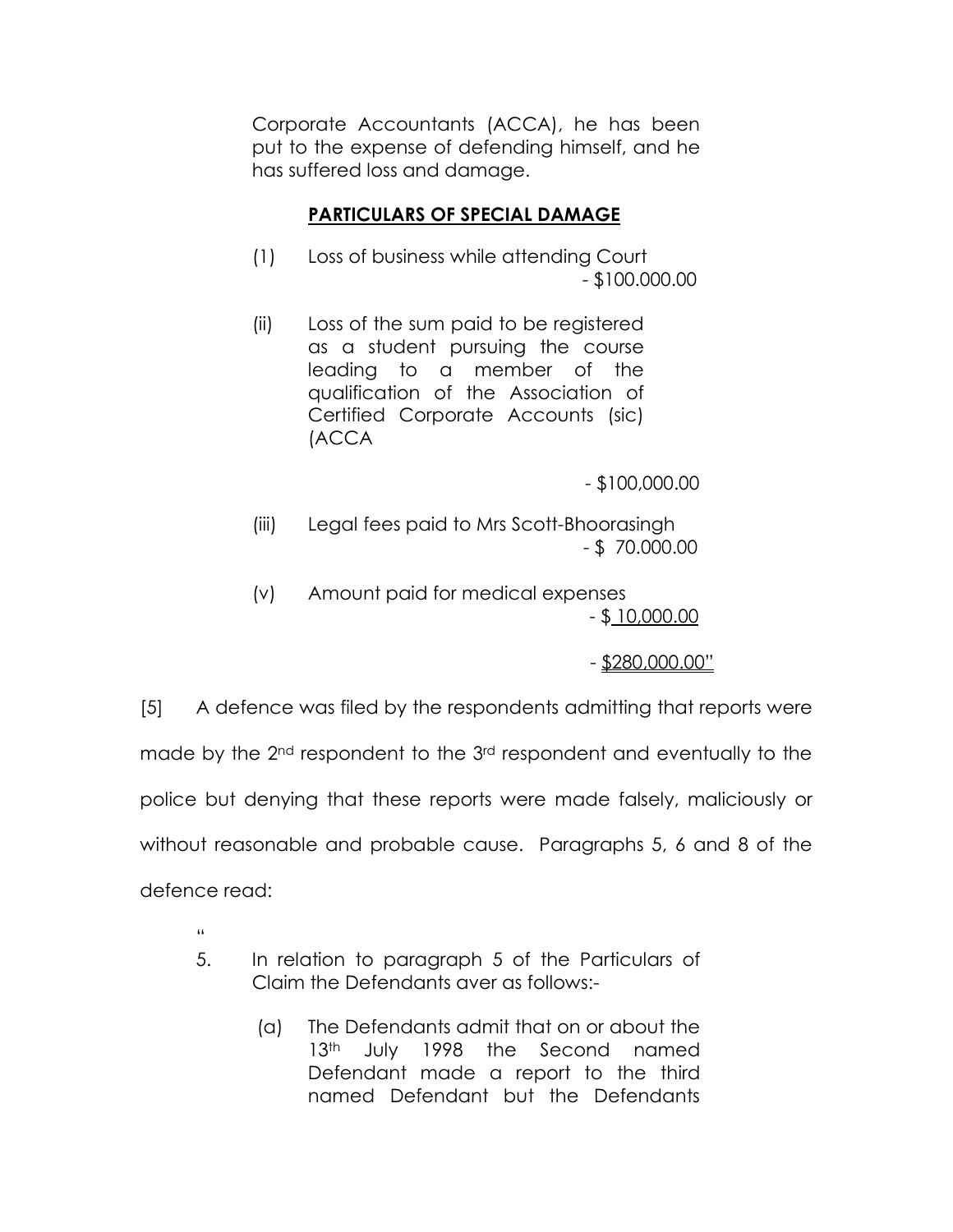deny that the Second named Defendant made the said report falsely, maliciously or without reasonable and probable cause,

- (b) The Defendants deny that the said report specifically alleged that the Claimant conspired with one Suzan Trout to defraud the First Named Defendant and other persons of various sums of money, and aver that the said report was a general report concerning irregularities which are particularized below.
- (c) The second named Defendant made a report which was true with reasonable and probable cause as there were irregularities which showed that monies were missing or not accounted for. Further there was also reasonable and probable cause for the said report for the reasons particularized in paragraph 6 of the defence herein.
- 6. In relation to paragraph 6 of the Particulars of Claim the Defendant avers as follows:
	- (a) The Defendants admit that the third named Defendant on or about the 13th July 1998 made a report to Detective Sergeant Magloria Campbell of the Fraud Squad of the Jamaica Constabulary Force and that as a result the said Detective laid an information against the Claimant in the Resident Magistrate's Court and thereby secured the issue of a summons directed to the Claimant to appear in the Resident Magistrate's Court for the parish of Clarendon to answer a charge of Conspiracy to defraud.
	- (b) The Defendants deny that the said report was made by the Third named Defendant falsely, maliciously and without reasonable and probable cause and say that the Third Defendant had reasonable and probable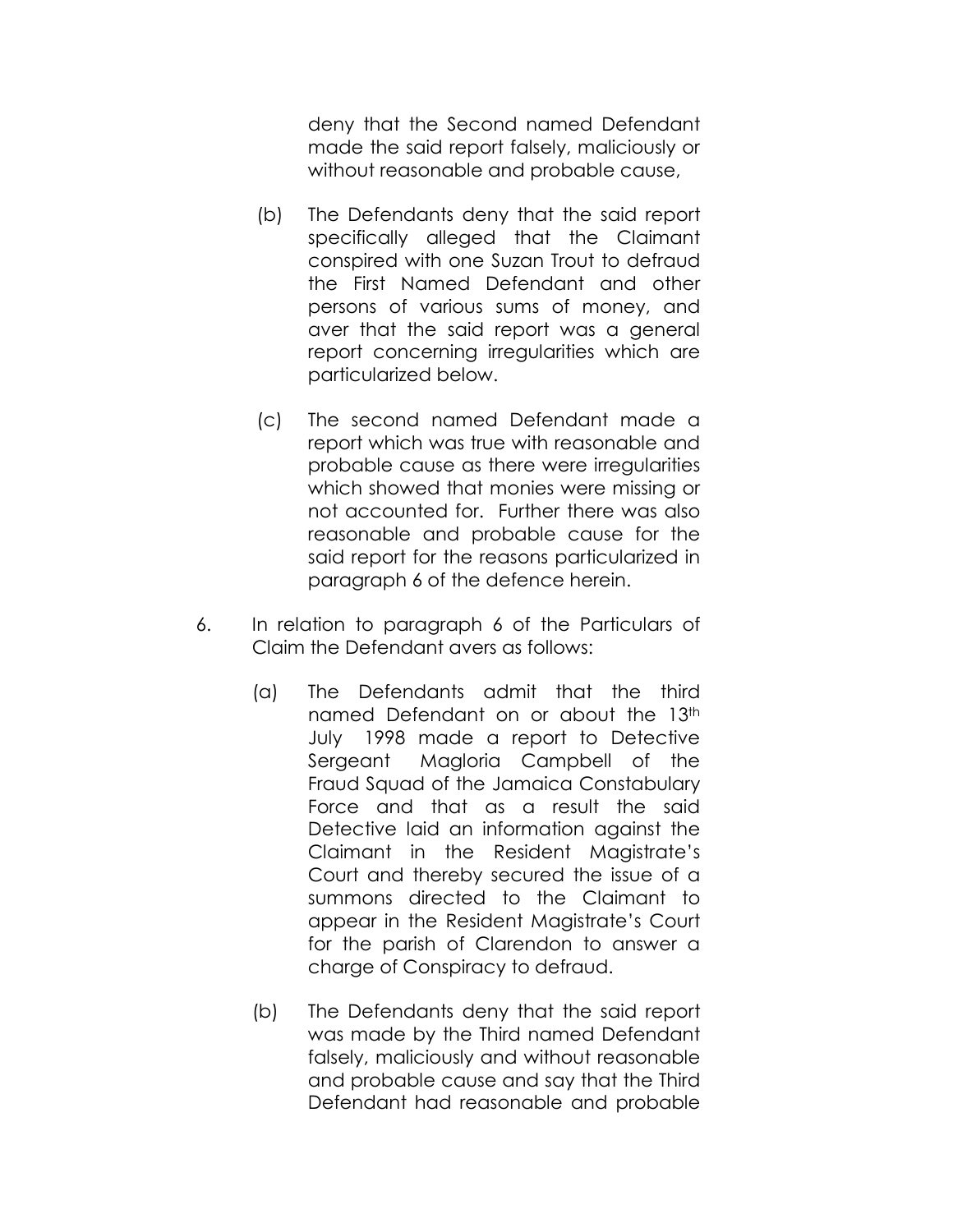cause to make the said report which was true as there were certain irregularities at the May Pen branch of the First named Defendant which showed that certain monies were missing and/or not accounted for.

## **PARTICULARS**

(i) Customers of the first named Defendant reported to the second named Defendant that monies were missing and taken without their consent from their accounts.

(ii) The second named Defendant investigated the said report and discovered that monies were withdrawn from the said customers accounts. The said transactions were initiated by one Susan Trout who was then an employee of the first named Defendant and processed by the Claimant, who was then a Senior Teller, in breach of certain internal control procedures at the said branch of the first named Defendant.

- (c) The Defendants say that the third named Defendant made a true report of the said matters particularized above to the said Police Officer who acted on her own initiative in investigating the said report and in arresting and charging the Claimant and further aver that the said Police Officer did not act pursuant to any procurement, incitement, direction or action of any of the Defendants or any agent or servant of theirs.
- 8. The Defendants make no admission to paragraph 9 of the Particulars of Claim as they have no personal knowledge of the matters contained therein."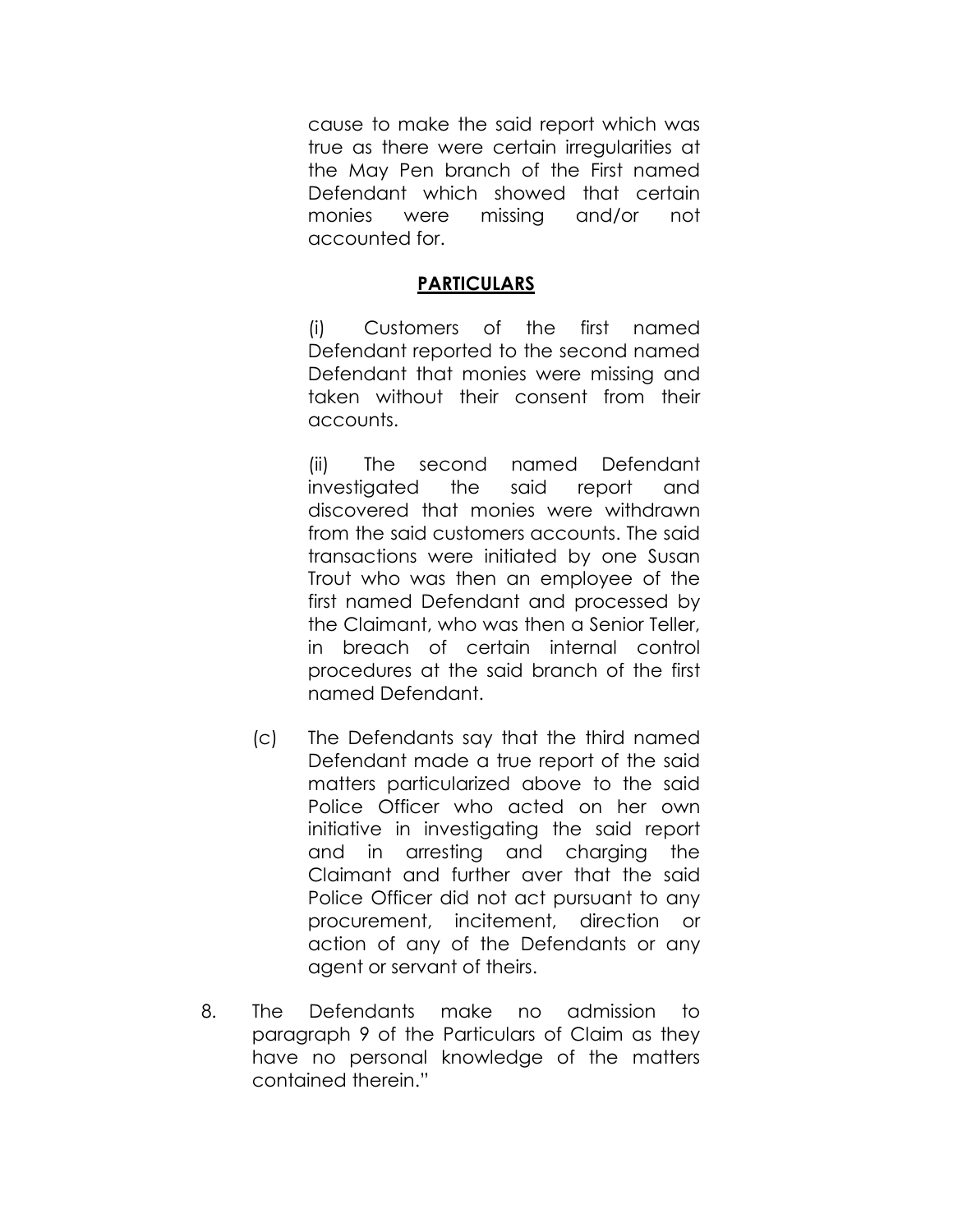- [6] The following grounds of appeal were filed:
	- "(a) The learned trial judge not having any direct evidence as to what influenced the prosecuting officer to come to the conclusion to lay the charge against the Claimant Appellant went on to find that the prosecuting officer could have acted on her own discretion in dong (sic) so. This was highly speculative, and had a prejudicial effect on the Claimant/ Appellant's case, as a result of which he went on, and gave judgment for the Defendants/Respondents.
	- (b) The learned trial judge's conclusion that no false statement was made to the Police which influenced the prosecuting officer to lay the charge against the Claimant/ Appellant is not supported by the evidence, and is contrary to the evidence on the confrontation between the Thirdnamed Defendant/Respondent and the Claimant/Appellant at the May Pen Office of the Building Society when the Thirdnamed Defendant/Respondent enquired of the Claimant/Appellant "what he had done with the Building Society's money that he had helped or assisted Miss Trout to steal (sic).
	- (c) The learned trial Judge's acceptance of the submission of Counsel for the Defendants/Respondents that the Thirdnamed Defendant/Respondent's reply to the Claimant/Appellant as to why the Building Society was pursuing the case against him "was after the fact", and could not supply an improper motive, is wrong in law.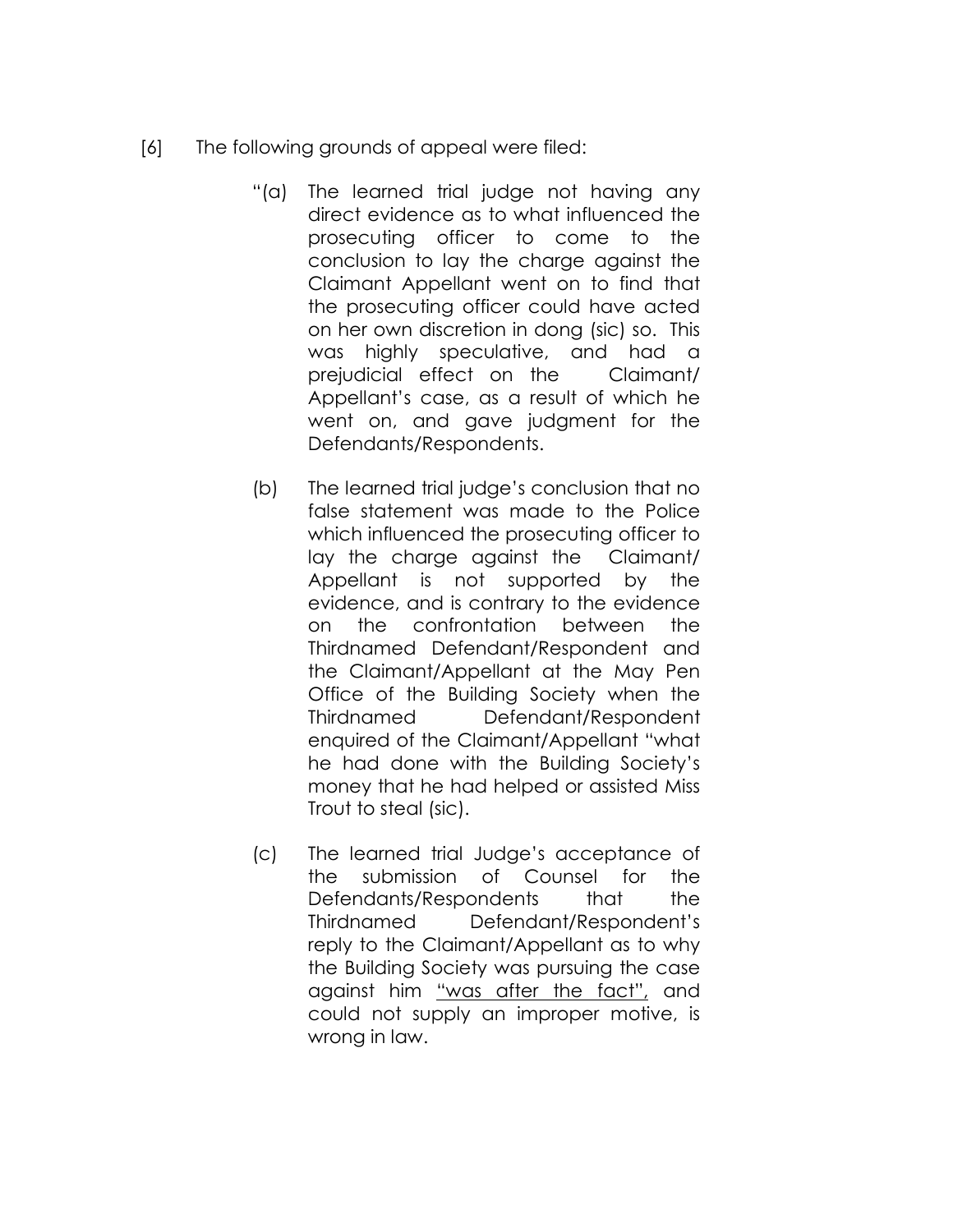[7] Mr Francis submitted that there was no direct evidence before the court on which the learned trial judge could have properly found that the police officer Detective Magloria Campbell was acting on her own in preferring the charges against the appellant. He argued that the learned trial judge accepted the evidence of the appellant that the 3rd respondent hurled accusations at the appellant while they were at the Building Society's office in May Pen. This, he contended, confirmed that the 3rd respondent spearheaded the investigations. The accusations, he argued, were made in the presence of the police and these being false, influenced the police in preferring the charges against the appellant so that although the prosecution was formally brought in the name of Detective Campbell, the 3rd respondent was technically the prosecutor. In support of his submissions, he cited the cases of **Martin v Watson** [1996] 1 AC 74; Pandit Gaya Parshad Tewari v Sardar Bhagat Singh (1908) 24 T.L.R. 884; Commonwealth Life Assurance Society Ltd v Brain 53 C.L.R. 343 and (1989) 3 NZLR 187 and Commercial Union Assurance Co of New Zealand Ltd v Lamont (1989) 3 NZLR 187.

[8] It was Mr McBean's submission that although a civilian complainant may be regarded as the prosecutor in circumstances in which an information was laid by the police, the case of **Martin v Watson** outlines the circumstances under which liability may arise. In the instant case none of the circumstances which would give rise to liability on the part of a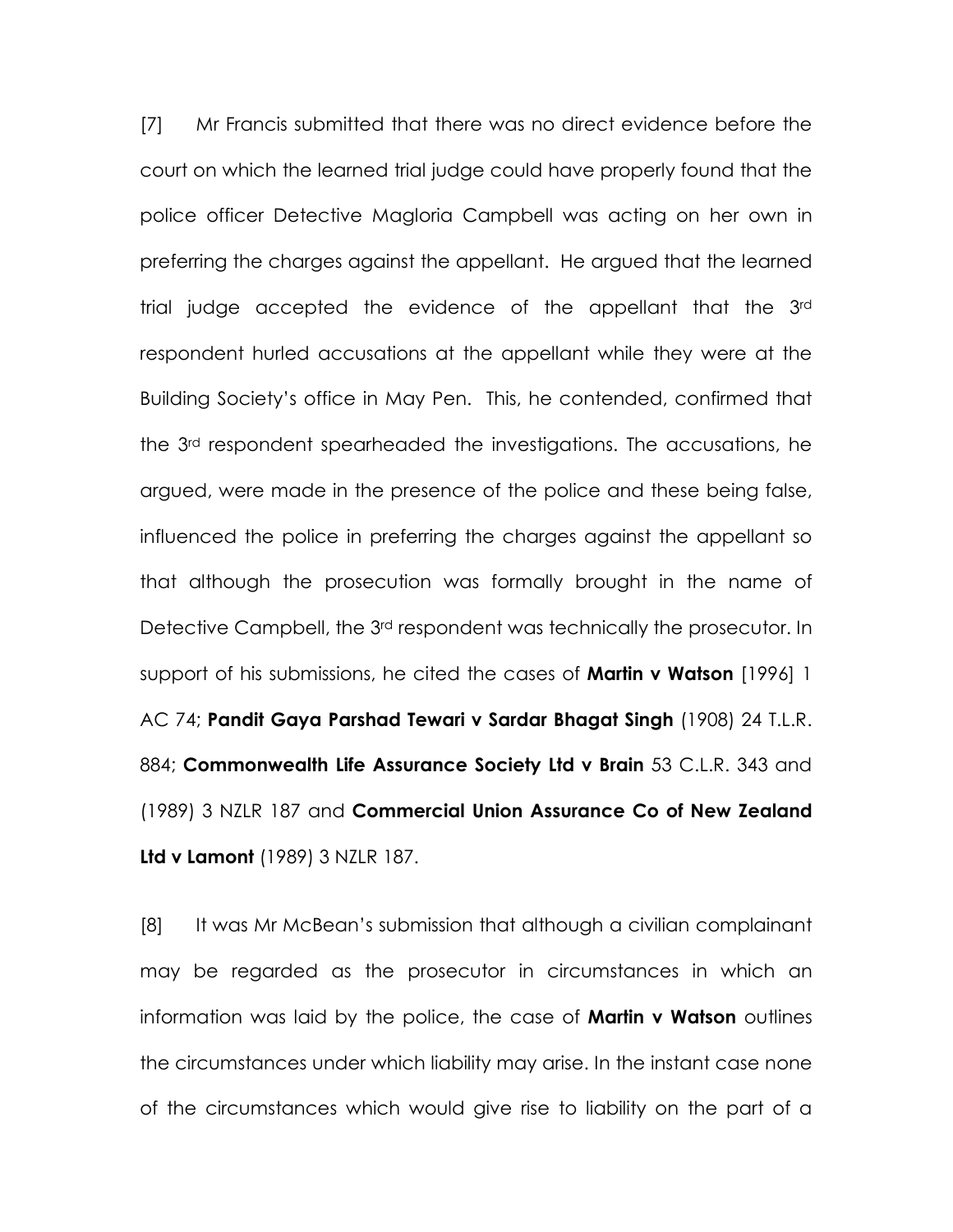civilian complainant, as laid down in that case, applies, he argued. The information given by the 3rd respondent to the police about the irregularities and shortage of funds at the Building Society was not false as there was sufficient evidence on which the police officer could have acted on her own initiative in preferring the charge, he further argued.

[9] Mr. Francis informed this court that the appeal is not being pursued against the 2nd respondent. This having been stated, I will now proceed to identify the issues which arise in this appeal:

- (a) Was the prosecution initiated by the 3rd respondent?
- (b) If the answer is in the affirmative, was the institution of the proceedings done maliciously and without reasonable and probable cause?

[10] In dealing with the question as to who was the prosecutor, the learned trial judge said:

> "Mr. Lattibeaudiere testified that it was Mr. Campbell who took the lead in questioning him about the alleged irregularities at the branch.

> According to Mr. Lattibeaudiere, Mr. Campbell accused him of having conspired with a Miss Susan Trout, another branch employee, to defraud the Society of several sums of money. The accusations were made, he says, in the presence of Detective Campbell and Miss Brown.

> Although Miss Brown denied that this occurred in her presence (Mr. Campbell did not testify), I find that Mr. Lattibeaudiere's testimony on that point is credible and more probable. It is more likely that accusations would have been made by Mr.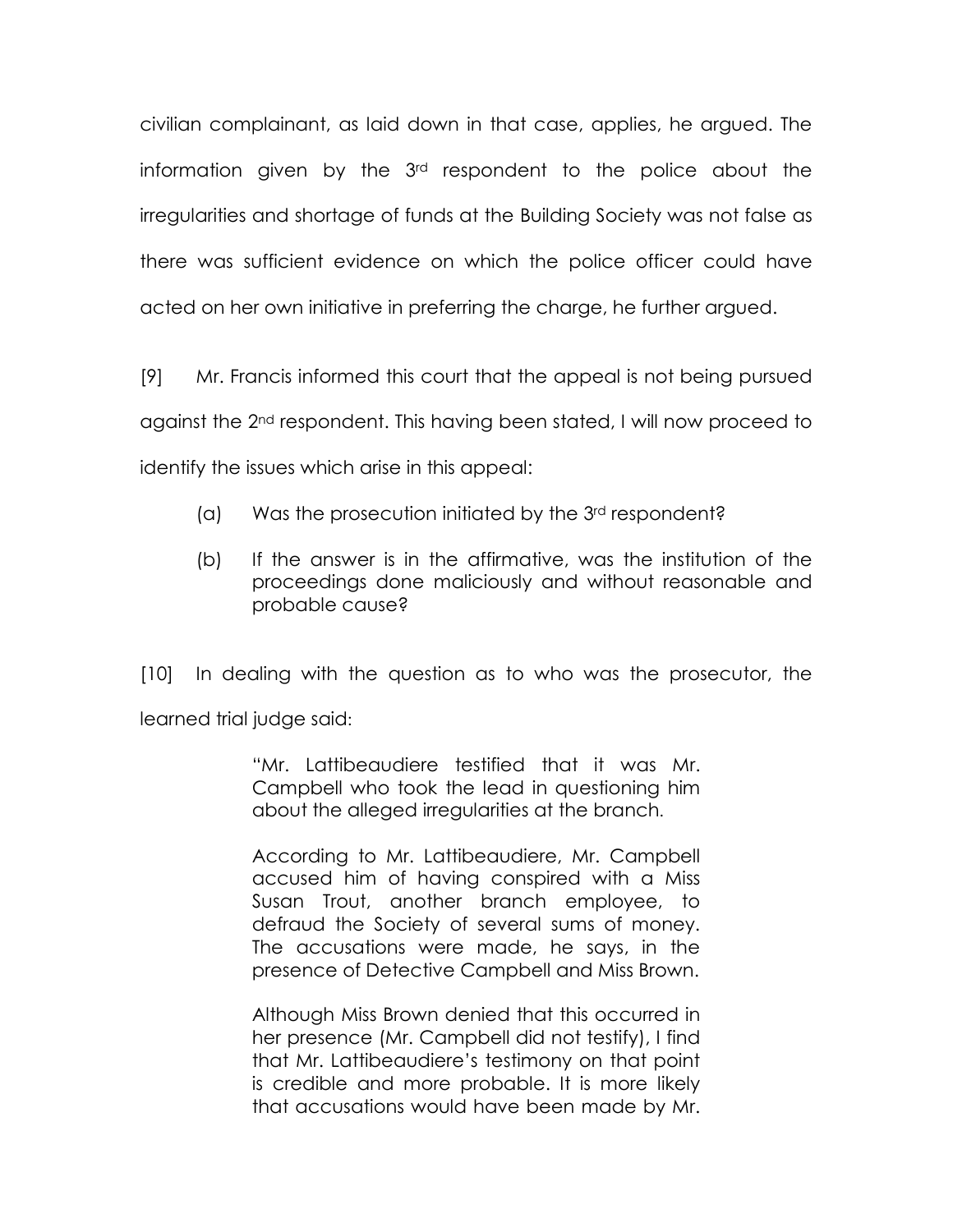Campbell who was the society's Compliance Manager. The accusations by themselves do not, however, establish that Mr. Campbell is the virtual prosecutor.

The law regarding who is the prosecutor, for the purposes of the tort of malicious prosecution, is concisely set out in Clerk and Lindsell on Torts 19th Edition. There the learned editors, correctly state that the prosecutor is the person who makes an appeal to the person clothed with judicial authority. Normally, in a case where the accused is charged by the police, the prosecutor is the police officer who lays the charge. The learned editors state at paragraph 16-08:

> "...To prosecute is to set the law in motion, and the law is only set in motion by an appeal to some person clothed with judicial authority in regard to the matter in question, and to be liable for malicious prosecution a person must be actively instrumental in so setting the law in motion ... If a charge is made to a police constable and he thereupon makes an arrest, the party making the charge, if liable at all, will be liable in an action for false imprisonment … But if he goes before a magistrate who thereupon issues his warrant, then his liability, if any, is for malicious prosecution." (Emphasis supplied)

[11] The learned trial judge then made reference to the case of **Martin v** 

**Watson** (supra) which deals with the question as to when a complainant

may technically be the prosecutor, even where charges are laid by the

police officer. He thereafter went on to state: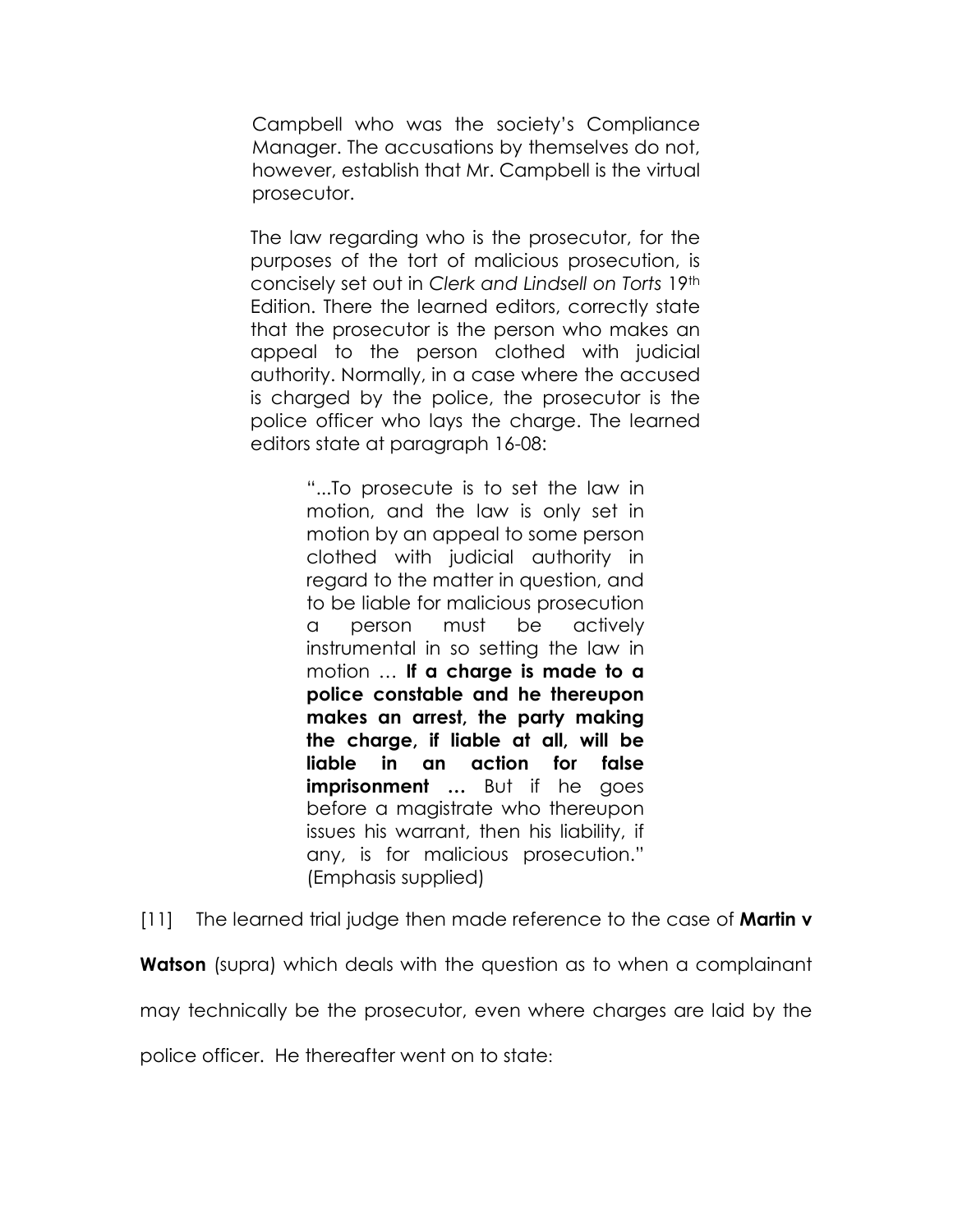"In that case, their Lordships outlined the circumstances in which that would occur. They state, at pages 86 G - 87A of the judgment:

> "…Where an individual falsely and maliciously gives a police officer information indicating that some person is guilty of a criminal offence and states that he is willing to give evidence in court of the matters in question, it is properly to be inferred that he desires and intends that the person he names should be prosecuted. Where the circumstances are such that the facts relating to the alleged offence can be within the knowledge only of the complainant ... then it becomes virtually impossible for the police officer to exercise any independent discretion or judgment, and if prosecution is instituted by the police officer the proper view of the matter is that the prosecution has been procured by the complainant." (Emphasis supplied)

He continued by saying:

"In the course of the judgment, the House of Lords examined a number of cases on the point. In each case that the complainant was found to be the virtual prosecutor, a salient feature was the fact that a false statement had been made to the police officer who had laid the charge. Their Lordships viewed the judgment of Richardson, J. sitting in the New Zealand Court of Appeal in the case of Commercial Union Assurance Co. of N.Z. Ltd. v Lamont [1989] 3 N.Z.L.R. 187. That learned judge, at page 196, opined that in cases involving the intervention of a police officer, close analysis was required to determine who the virtual prosecutor was. He is quoted as saying: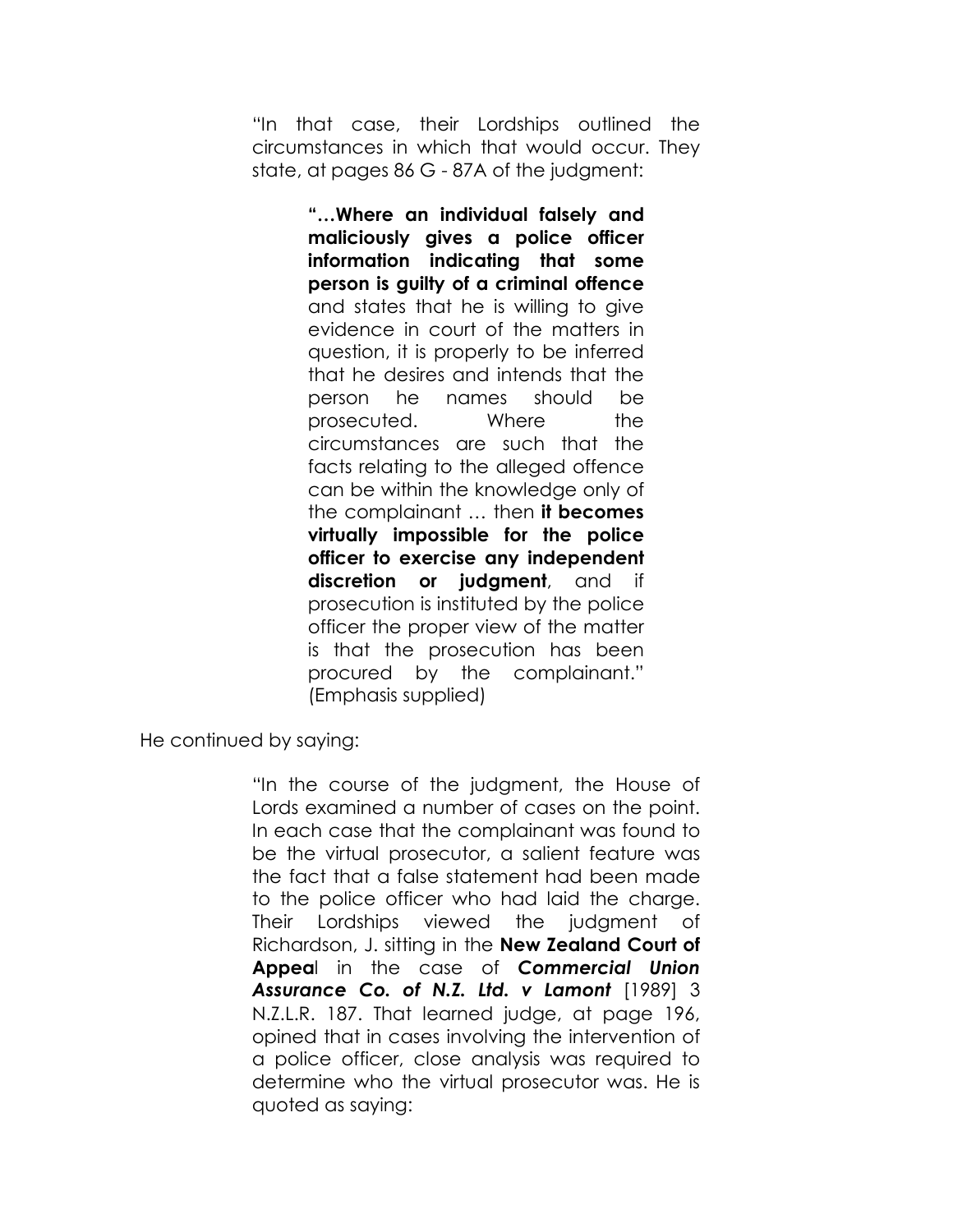'In the difficult area where the defendant has given false information to the police that in itself is not a sufficient basis in law for treating the defendant as prosecutor. The conduct must at least have influenced the police (sic) decision to prosecute … The onus properly rests on the plaintiff to establish that it was the false information tendered by a third party which led the police to prosecute before that party may be characterized as having procured the prosecution.' (Emphasis supplied)

In my view, the criteria stipulated by their Lordships in **Martin v Watson** have not been satisfied here. Mr. Lattibueaudiere has not discharged the burden placed on him, as defined by Richardson, J. Although I find that Mr. Campbell made accusations in the presence of Detective Campbell, there is no evidence that he created a situation where Detective Campbell could not have exercised independent discretion or judgment, as to whether to prosecute. There is also no evidence of any false statement having been made.

There is evidence that documents were examined as part of the investigation of the irregularities. These provided objective evidence that the police officer could have examined. There is also evidence that Detective Campbell brought Mr. Lattibeaudiere to a police facility in Kingston where she interviewed him. This was apparently in the absence of any of the Society's officials. It was some time after that interview that Detective Campbell served the summons on Mr. Lattibeaudiere. No further intervention by Mr. Campbell was proved, or even alleged.

In the circumstances I find that Mr Lattibeaudiere has not proved, on a balance of probabilities,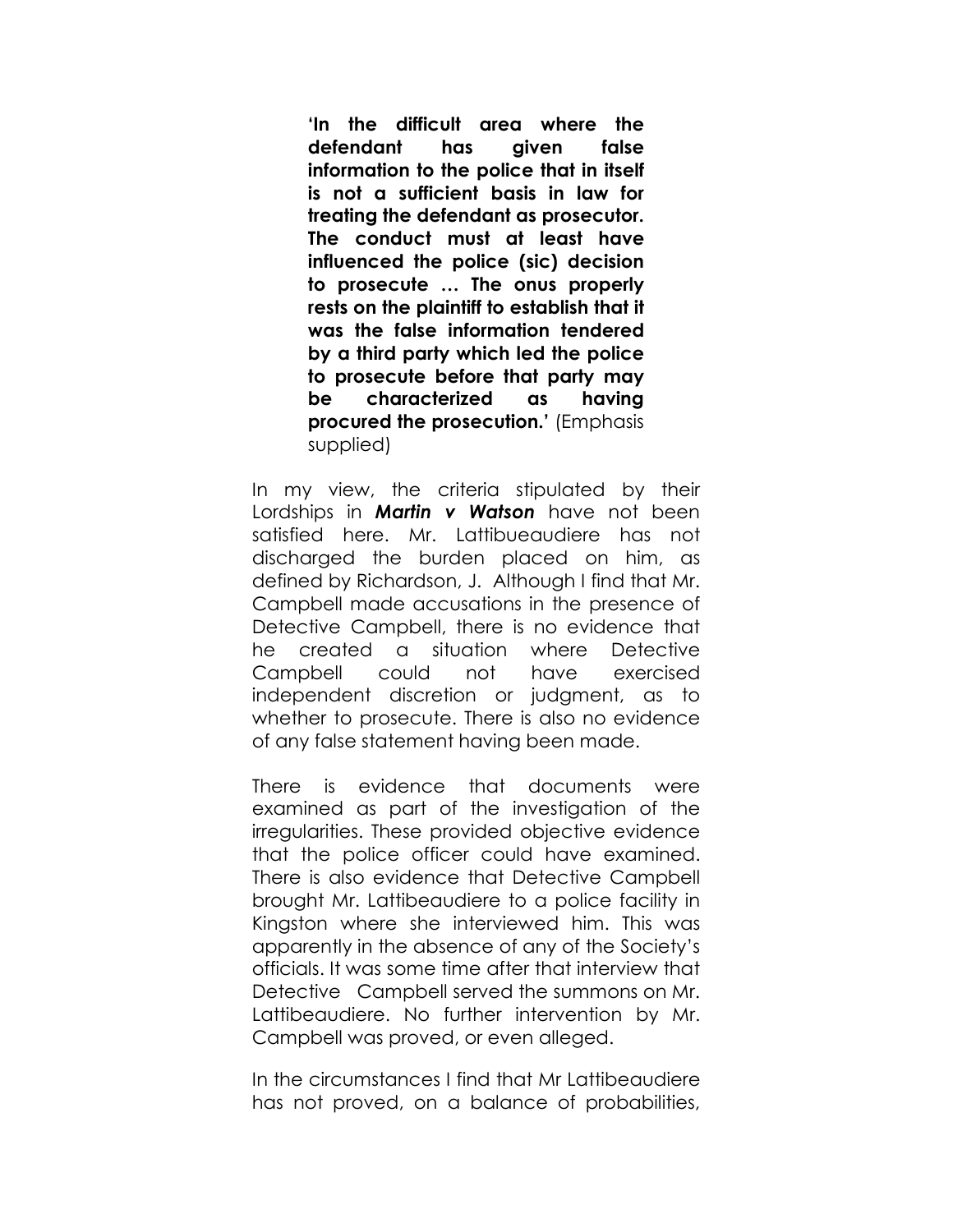that Detective Campbell was acting involuntarily when she issued the summons for him to attend court. Instead, I find that she did act on her own initiative. On that finding therefore, it is Detective Campbell who was the prosecutor, and not Mr. Campbell."

[12] The cases cited by Mr. Francis offer useful guidance as to the approach of the court in dealing with the question as to who is a prosecutor. It is perfectly true that, in a case of malicious prosecution, liability may be imposed on a complainant who is a private citizen. However, such liability can only be ascribed to him where it is proved that he falsely made a report against a claimant or created a situation which he, fully knowing to be untrue, caused the claimant to be arrested and charged for an offence .

 $[13]$  In **Martin v Watson** a complaint of indecent exposure was made by the defendant against the plaintiff, following which the police laid information before the justices who issued a warrant for his arrest on a charge of indecent exposure. At trial the prosecution offered no evidence and the charge was dismissed. The plaintiff successfully brought a claim for malicious prosecution. On appeal by the defendant, the Court of Appeal, by a majority, held that the defendant was not liable, as she had not participated in the decision to prosecute, the prosecution having been done by the police. The plaintiff appealed to the House of Lords. In allowing the appeal, it was held that: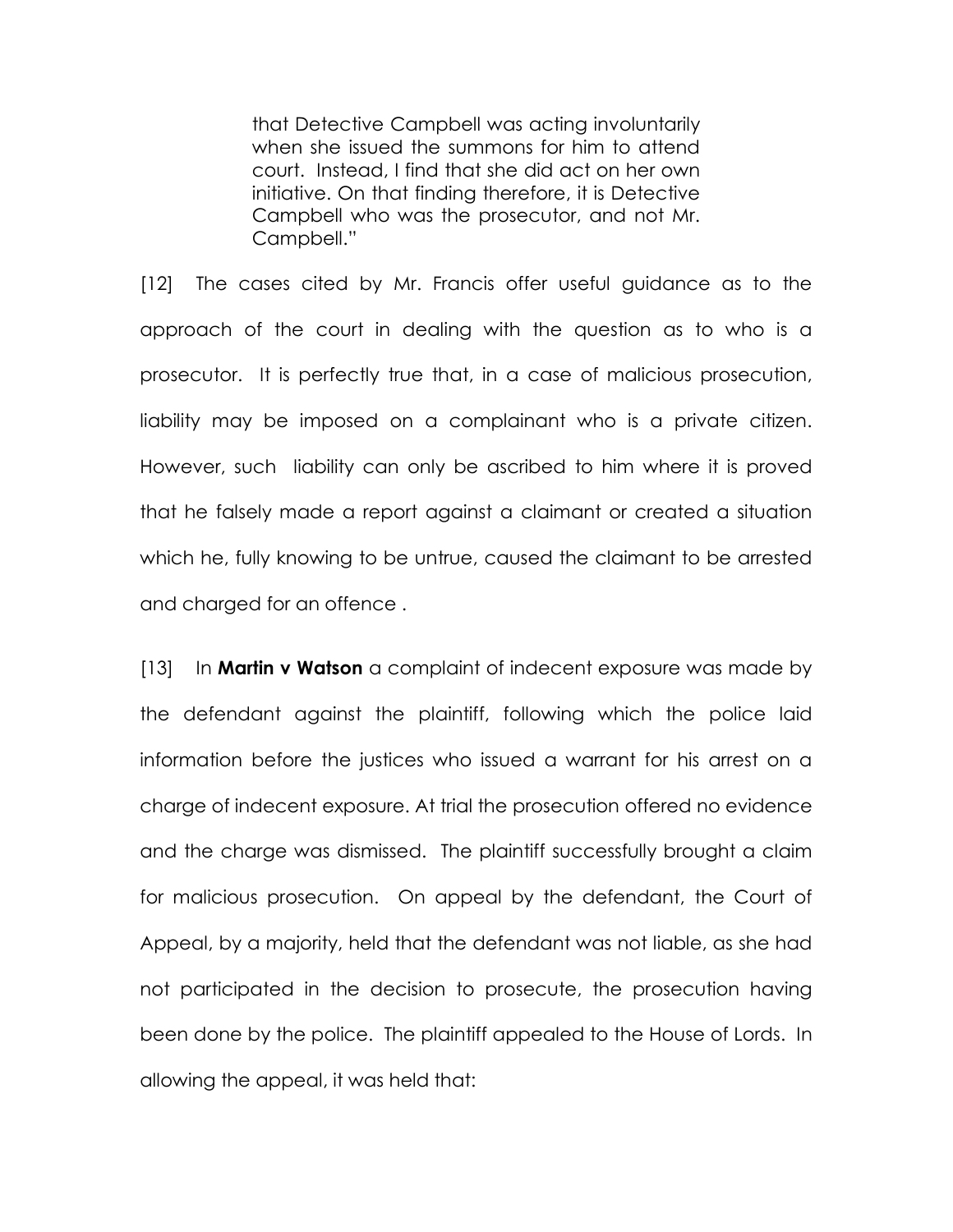"Where a complainant had falsely and maliciously given a police officer information indicating that a person was guilty of an offence and the facts relating to the alleged offence were solely within the complainant's knowledge, so that the officer could not have exercised any independent discretion, the complainant, although not technically the prosecutor could properly be said to have been the person responsible for the prosecution having been brought, by having been actively instrumental in setting the law in motion, and as such could be sued for malicious prosecution by the individual wrongfully charged; and that, accordingly, since the plaintiff had proved that the defendant had been in substance the person responsible for the prosecution having been brought and that she had done so maliciously and without reasonable and probable cause, the defendant was liable in damages for malicious prosecution."

[14] In **Pandit Gaya** the defendant falsely and maliciously made a report

to the police that the plaintiff had participated in a riot. Prosecution was

instituted by a police officer. The plaintiff was arrested and charged with

the offence but was dismissed, it being shown that there was no riot. The

plaintiff's claim for malicious prosecution was dismissed. An appeal by the

plaintiff to the Judicial Committee of the Privy Council was allowed. Sir

Andrew Scobie in giving the advice of the Board, said:

"If, therefore, a complainant did not go beyond giving what he believed to be correct information to the police and the police, without further interference on his part (except giving such honest assistance as they might require), thought fit to prosecute, it would be improper to make him responsible in damages for the failure of the prosecution. But, if the charge was false to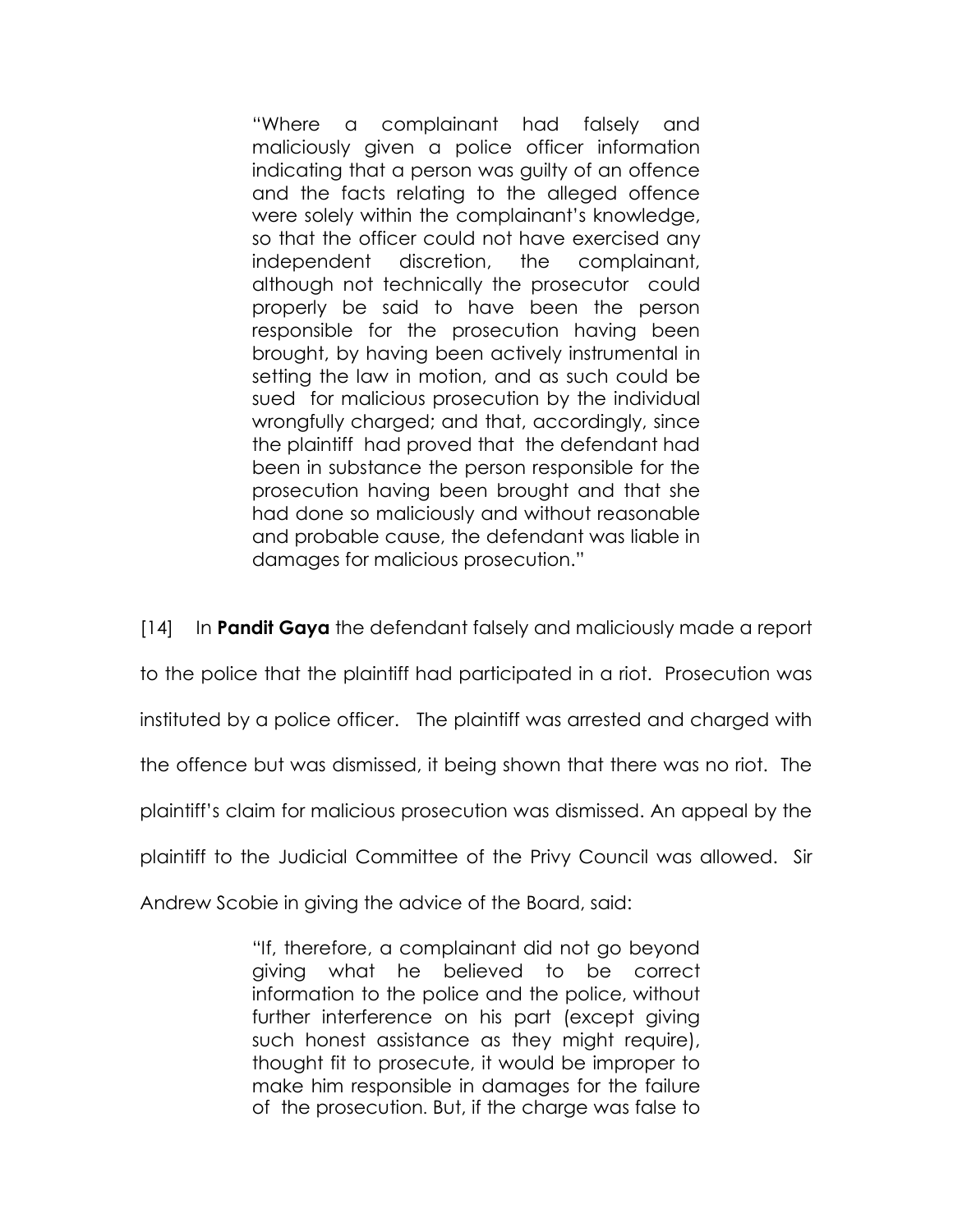the knowledge of the complainant, if he misled the police by bringing suborned witnesses to support it, if he influenced the police to assist him in sending an innocent man for trial before the magistrate, it would be equally improper to allow him to escape liability because the prosecution had not technically been conducted by him."

 $15$  In Commonwealth Life Assurance Society Ltd v Brain (supra) in an action for malicious prosecution, the plaintiff was charged with the offence of conspiring to defraud. The charge was laid by a police officer as a result of information supplied by the defendant company. The plaintiff was thereafter committed for trial but a trial did not ensue as the Attorney General declined to lay an indictment. At the trial of an action for malicious prosecution, the jury found that the prosecution was instigated by the defendant company and was actuated by malice as the company did not genuinely believe that the prosecution was justified.

[16] On appeal to the High Court of Australia, it was held that there was sufficient evidence before the jury to justify the jury's findings. Dixon J. said, at p. 379:

> "The legal standard of liability for a prosecution which is instituted neither by the defendant nor by his servant is open to criticism on the ground of indefiniteness. It is clear that no responsibility is incurred by one who confines himself to bringing before some proper authority information which he does not disbelieve, even although in the hope that a prosecution will be instituted, if it is actually instituted as the result of an independent discretion on the part of that authority (Danby v.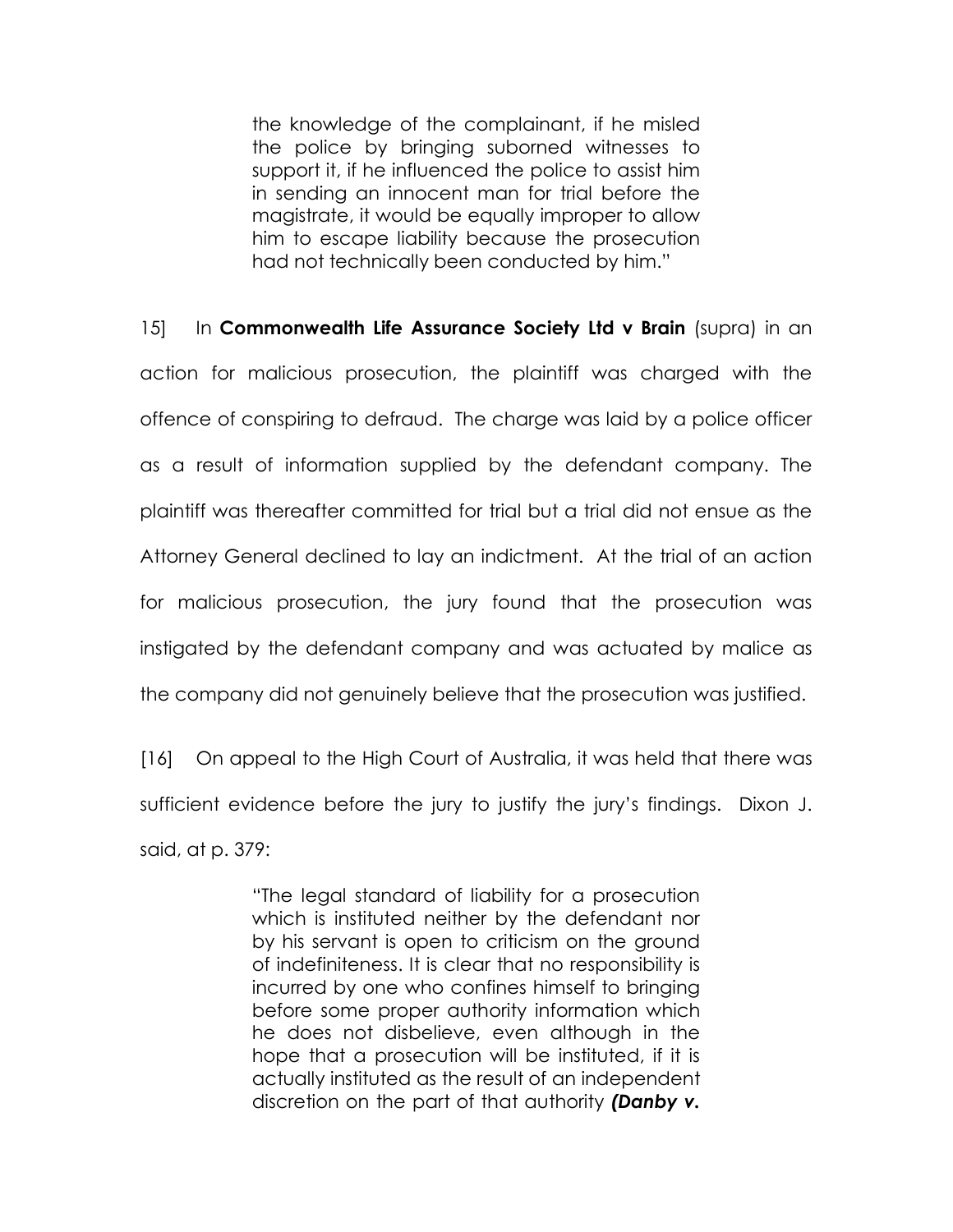Beardsley (1880) 43 L.T. 603; Fanzelow v. Kerr (1896) 14 N.Z.L.R. 660). But, if the discretion is misled by false information, or is otherwise practised upon in order to procure the laying of the charge, those who thus brought about the prosecution are responsible (Pandit Gaya Parshad Tewari v. Sardar Bhagat Singh; Black v. Mackenzie (1917) N.Z.L.R. 729 … The rule appears to be that those who counsel and persuade the actual prosecutor to institute proceedings or procure him to do so by dishonestly prejudicing his judgment are vicariously responsible for the proceedings. If the actual prosecutor acts maliciously and without reasonable and probable cause, those who aid and abet him in doing so are joint wrongdoers with him."

[17] In Commercial Union Assurance Co of NZ Ltd v Lamont (supra) Lamont lit a fire on his property following which a building was destroyed. Lamont reported that certain contents of the building were also destroyed. A fire safety officer, upon inspection of the building, was of the opinion that the fire had been deliberately set. A copy of his report was sent to the police. Lamont, in the meantime, made a claim on the Commercial Union Assurance Co. Prior to the settlement of the claim, the police suggested to the company that the claims were suspicious and should be withheld. Lamont was advised by officers of the company to withdraw the claim. He did not. Investigations were made by the police and the company sent parts of its file to them which were employed in the laying of an information on a charge of attempting to obtain money from the company by false pretense, against Lamont, by the police. At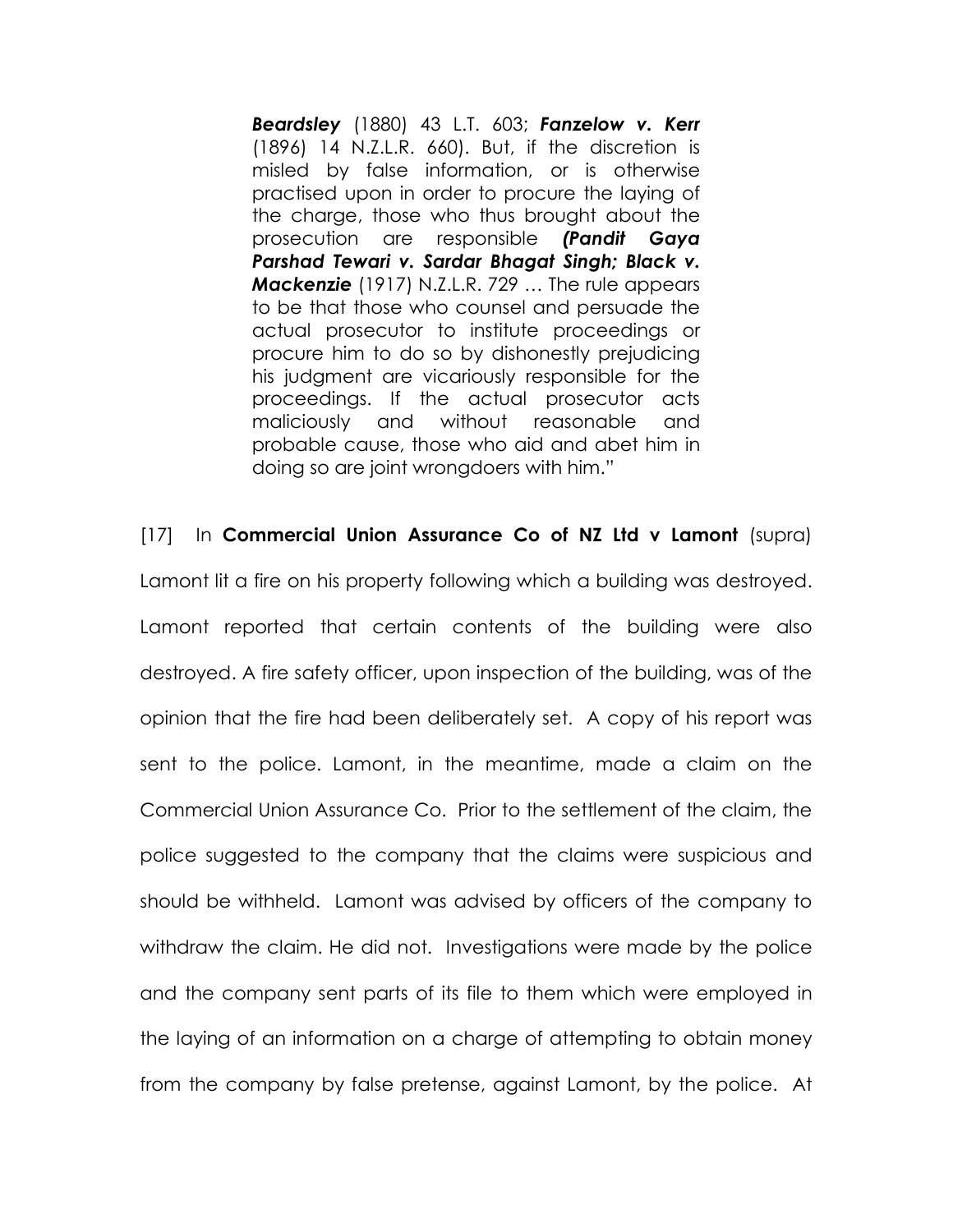trial, Lamont was discharged. In an action for malicious prosecution brought by him, the jury found in his favour.

Richardson J at page 196 said:

"A defendant who has procured the institution of criminal proceedings by the police is regarded as responsible in law for the initiation of the prosecution. Expressions such as 'instigate' 'set in motion' and 'actively instrumental in putting the law in force', while evocative do not provide an immediate touchstone for the decision of individual cases. That requires close analysis of the particular circumstances. In the difficult area where the defendant has given false information to the police, that in itself is not a sufficient basis in law for treating the defendant as prosecutor. That conduct must at least have influenced the police decision to prosecute."

[18] Actions for malicious prosecution are usually grounded upon allegations that a defendant induced the court to act upon false information given by the defendant. The complaint is essentially that criminal proceedings are brought not only without reasonable and probable cause but also with malice. It is therefore incumbent on a claimant to establish that the prosecution was brought with malice and without reasonable and probable cause. In **Martin v Watson** (supra) Lord Keith of Kinkel at page 88 said:

> "It is to be kept in mind also that in actions for malicious prosecution the onus lies on the plaintiff to prove malice and want of reasonable cause. This would not be possible in the case of genuine complaints."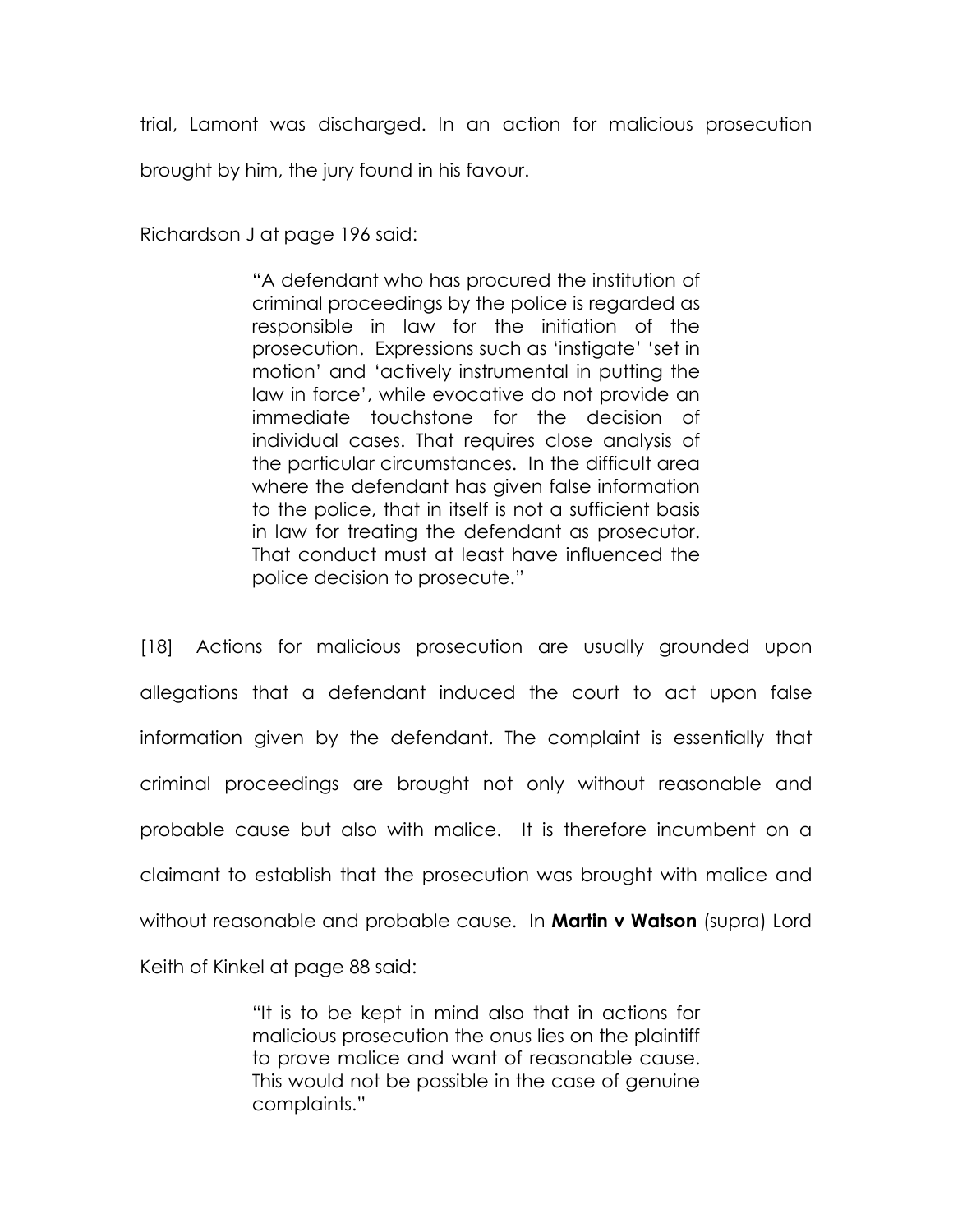[19] It is clear therefore that where the complaint against a claimant is authentic, a claim for malicious prosecution cannot succeed. This, of course, can be extracted from the principles distilled in **Martin v Watson**, (supra) Pandit Gaya (supra), Commonwealth Life Assurance v Brain and Commonwealth Union Assurance Co v Lamont. The following principles can also be derived from these cases. Where a civilian gives information to the police which he honestly believes to be true and as a consequence, the police, employing their own independent discretion, initiate criminal proceedings, even if the information proves to be false, no liability can be attributed to the citizen. If however, he deliberately supplies the police with information which he knows to be untrue, then, liability as a prosecutor may be ascribed to him. He may also be said to be the prosecutor where he withholds information which if disclosed, the police would not have prosecuted; or where he suborns witnesses; or where, he, by some other dishonest means brings about the prosecution of a claimant. As shown, an essential feature of the tort is that the informant engaged in some act which rendered the prosecution of a claimant an unwarranted exercise.

[20] Where a private citizen gives information to the police which results in charges being brought against a claimant, this does not in itself make the informer a prosecutor. But, if it is proven that he intentionally brought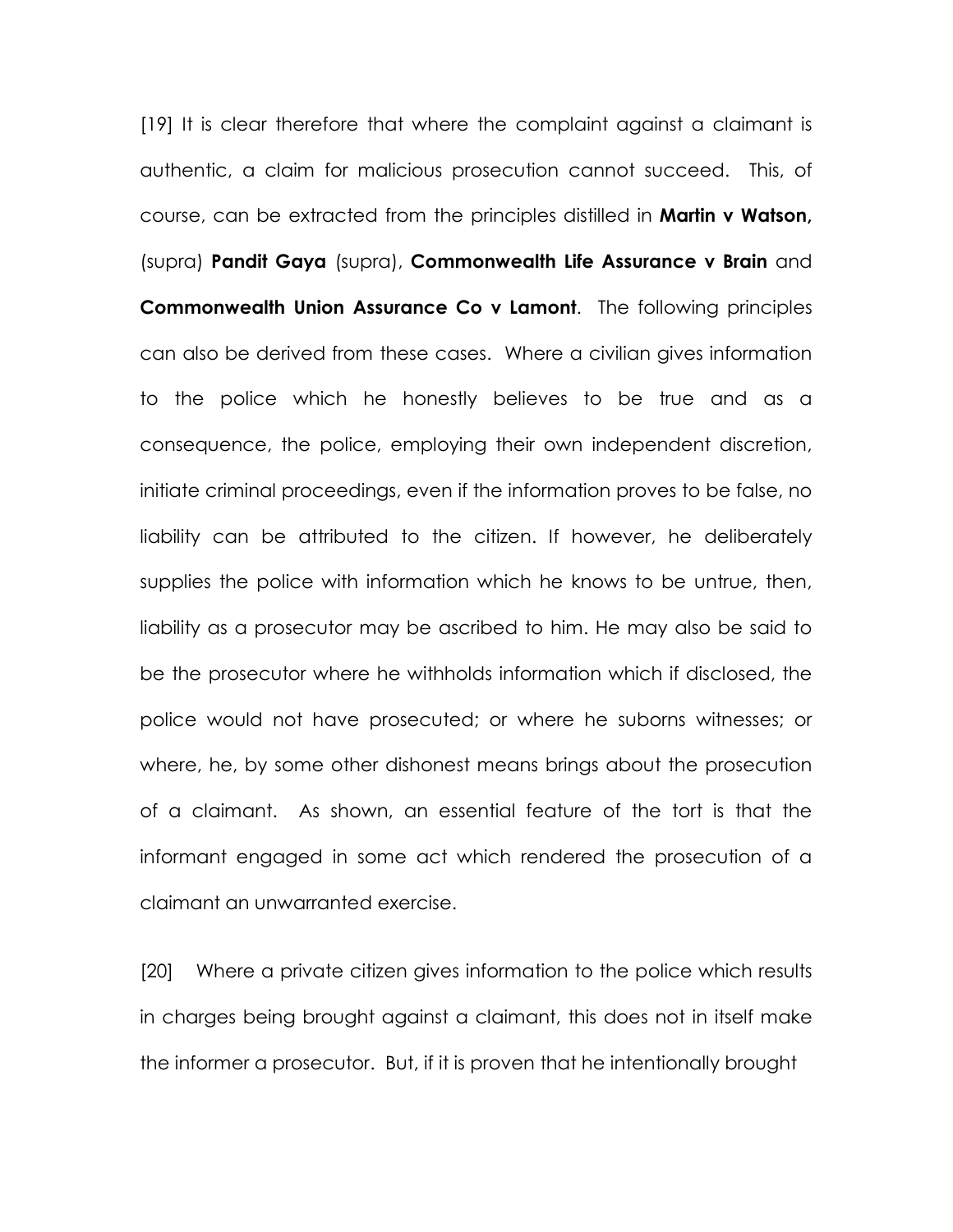about the prosecution as a result of his own misdeed, then he cannot escape liability. In determining the question as to who was actively instrumental in commencing the prosecution, it is not sufficient to say that the law was set in motion by the police. Although it is true to say that all criminal offences are initiated and prosecuted by the police, this too is not enough. In assessing liability, the court is required to adopt a close analytical approach to the circumstances of each particular case. The cases show that in so doing, consideration should first be given to all the circumstances surrounding the issuing of the information to the police. Thereafter, the question for the court should be whether in all the circumstances of a particular case, the defendant ought properly to be regarded as being instrumental in setting the law in motion against the claimant. The conduct of a defendant must be such that it is shown to have influenced the police in their decision to prosecute. The test therefore is whether the defendant wrongfully set the law in motion by resorting to the use of the power of the Crown to cause damage to the claimant.

[21] The 3<sup>rd</sup> respondent, as the compliance manager of the Building Society, would have been under a duty to ensure that the integrity of the accounts of its customers is preserved. He would therefore be obliged to ensure that these accounts remain unviolated. It would not be unreasonable to infer that the 3rd respondent, having received the report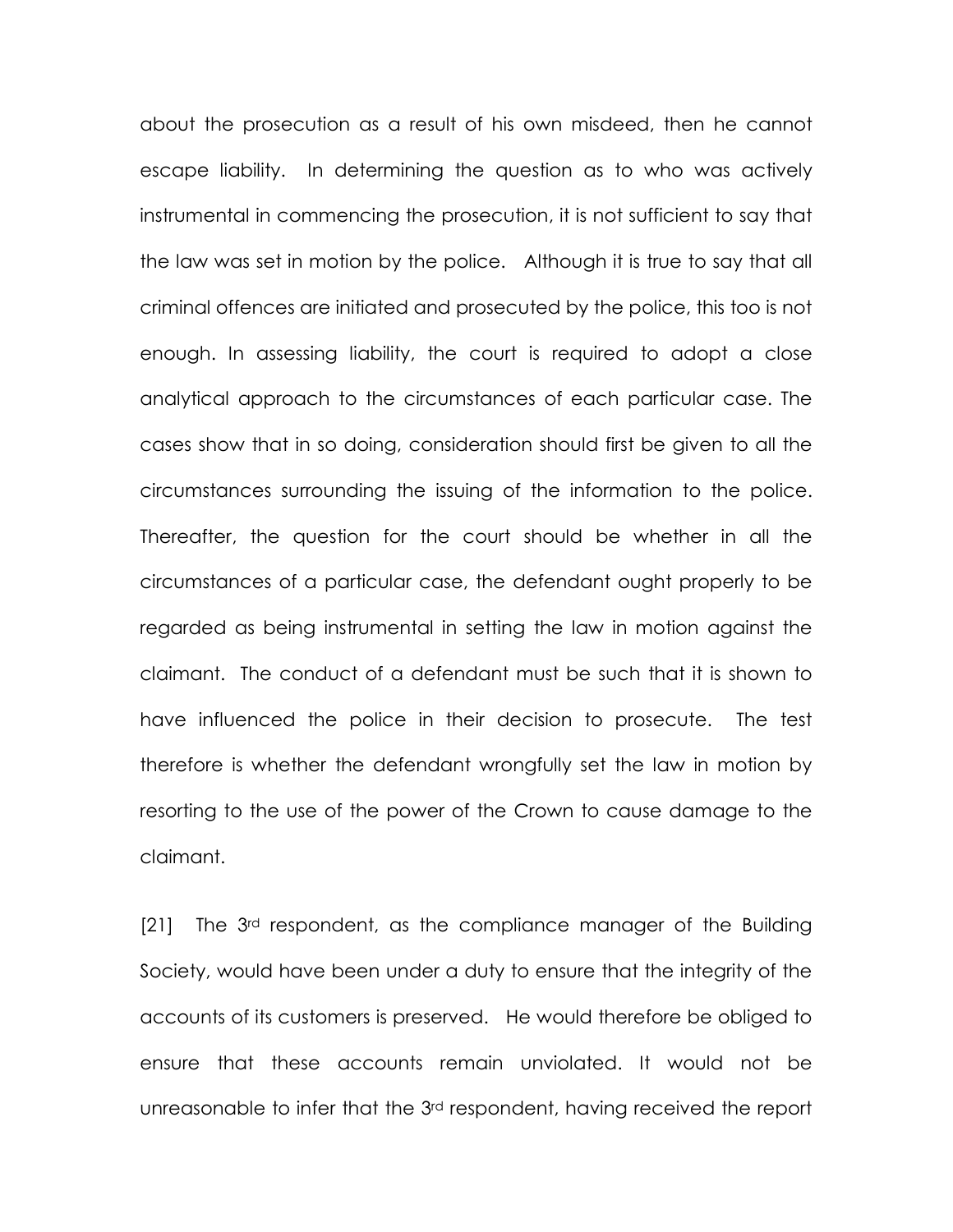from the 2nd respondent, would have perused the impugned lodgment and withdrawal vouchers as well as the impugned certificate of deposit and would have formed the view that the appellant was involved in fraudulent activities touching transactions in certain accounts.

[22] There is no evidence that the circumstances which led to the arrest of the appellant were peculiarly within the knowledge of the 3rd respondent which would have made it virtually impossible for Detective Campbell to have relied on her own judgment in preferring the charge against the appellant as were the circumstances in **Martin v. Watson** (supra). The appellant asserted that the 3rd respondent, in the presence of Detective Campbell, accused him of stealing the money. This would not have made him the prosecutor, as correctly found by the learned trial judge. There were discrepancies in certain accounts at the Building Society, and indeed the proper course would be for the matter to be reported to the police, as was done by the 3<sup>rd</sup> respondent. Detective Campbell to whom the report was given, no doubt, would have embarked on her own investigations which obviously would have included an examination of the impugned documents before the preferment of the charge. It is of manifest significance that sometime prior to the service of the summons on the appellant, she interviewed him at the Jamaica Constabulary Force Headquarters. In all the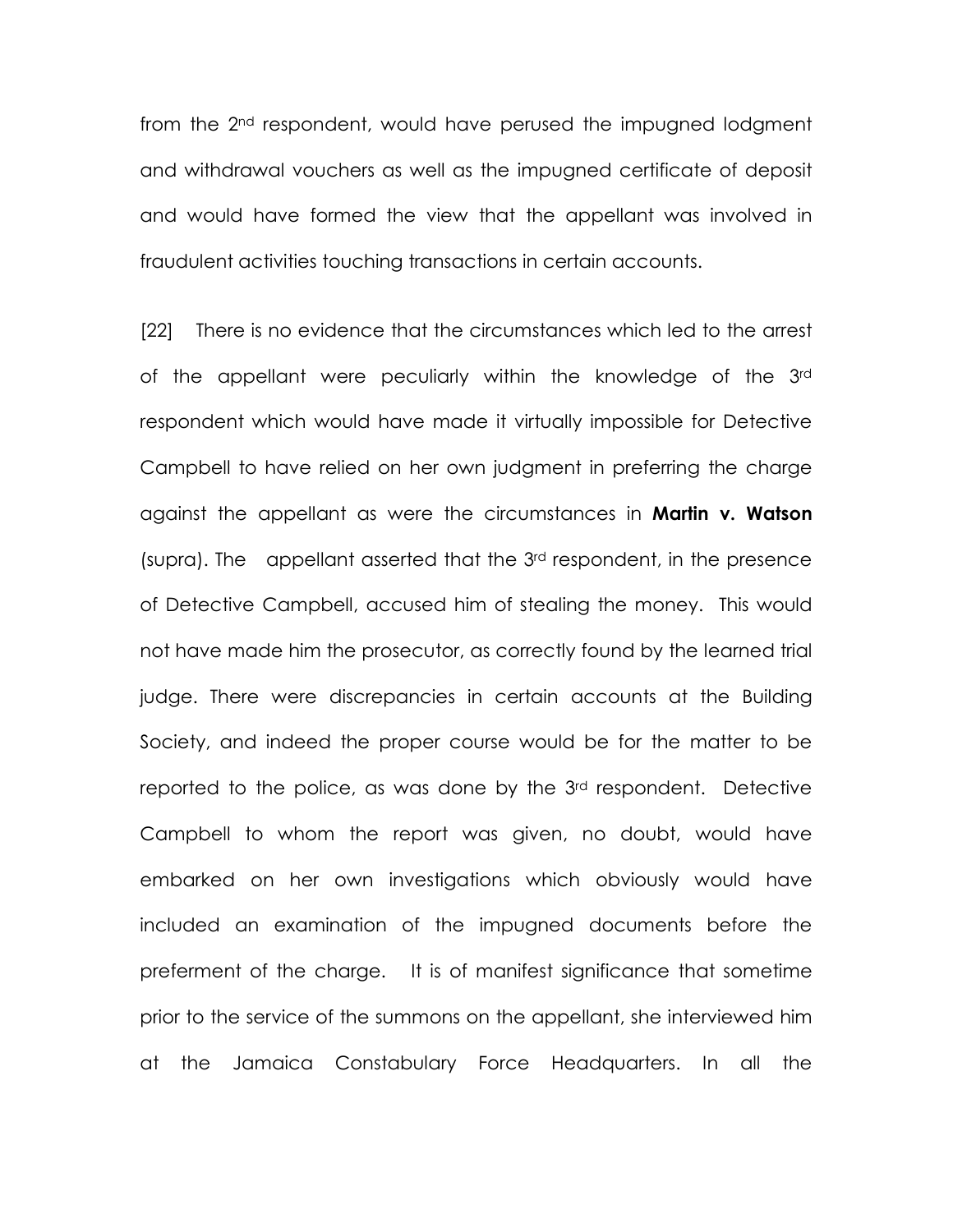circumstances, it could not be said that she had not formed her own view in arriving at a decision to prefer the charge against him.

[23] In further support of his contention that the 3<sup>rd</sup> respondent was the prosecutor, Mr. Francis placed great reliance on an aspect of the evidence of the appellant in which he asserted that during the course of the criminal proceedings, the appellant inquired of the 3rd respondent as to the reason for the case being pursued against him. His response was that "the Society's money was insured and he had to make sure that as custodian of the money, he has to provide strong proof to the insured (sic) that criminal charges were pursued against those who were accused of stealing it". Mr. Francis contended that this statement went to the state of mind of the 3rd respondent in his quest to prosecute the appellant and this, he said, is bolstered by the learned trial judge's finding that those words used by the 3rd respondent could give some hint as to his initial desire to prosecute the appellant.

[24] In my opinion, the words used by the learned trial judge do not rank as a finding. These words were merely an observation which when read in the context in which they were used, could not be construed as meaning that the 3rd respondent's response to the appellant's inquiry was an intimation that the 3rd respondent was the person who initiated the proceedings. I am therefore constrained to disagree with Mr. Francis'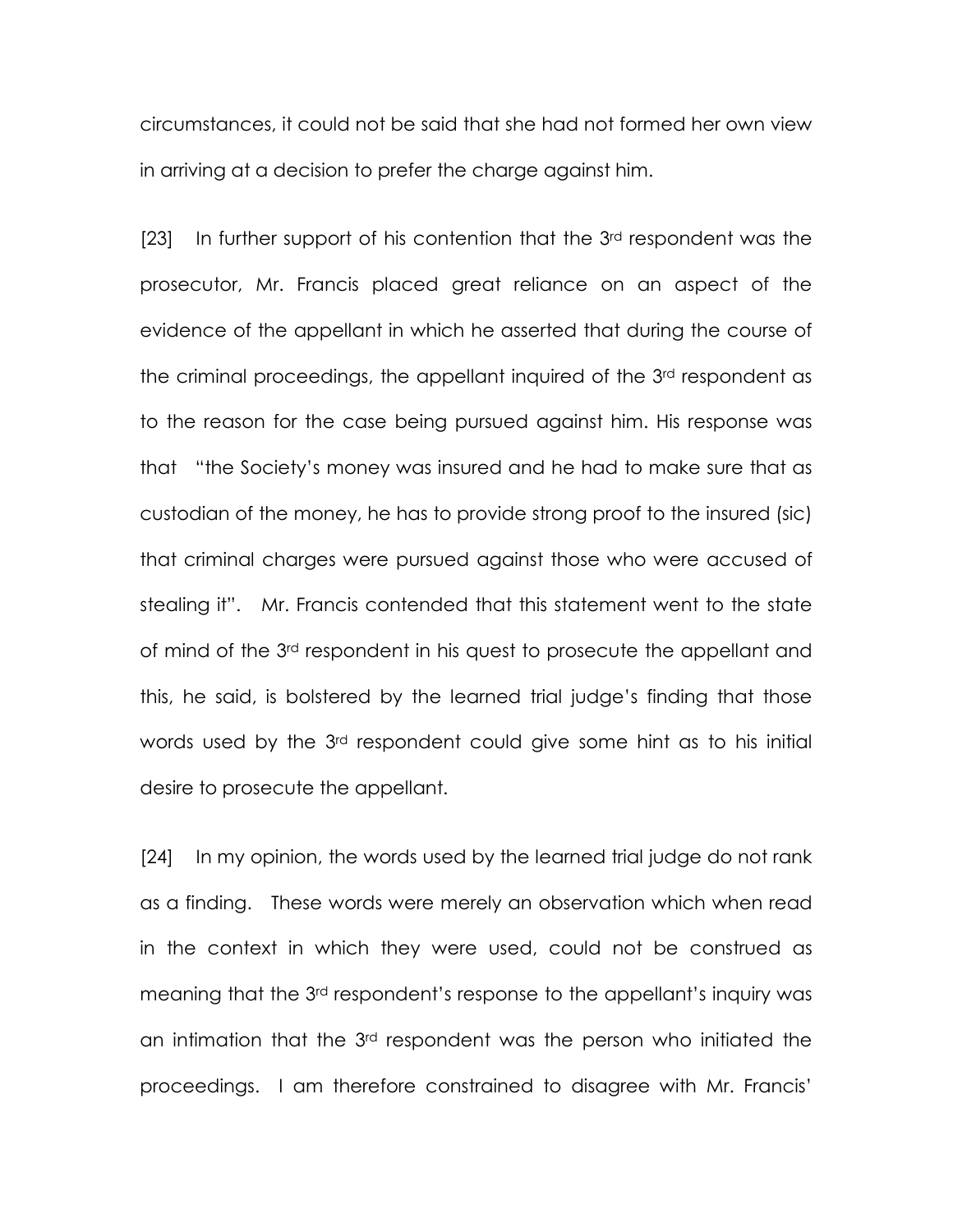submissions and I say this for two reasons. Firstly, there was evidence that lodgment and withdrawal vouchers and a certificate of deposit were at variance with the information on the Building Society's system. The appellant's signature and Teller Stamp were affixed to the documents which were challenged. Therefore, the statement made by the 3rd respondent would in no way alter the position that there were in fact irregularities at the Building Society and that at the time, the appellant would have been reasonably suspected to be involved in those irregularities. The Building Society would have been under a duty to account to its insurers as to what steps had been taken in the matter and surely prosecution of the appellant would have been an option which was open to it. Secondly, it must be borne in mind that the charges were laid by the police prior to the statement being made by the 3<sup>rd</sup> respondent and while the trial was in progress. Surely, it could not be said that the statement would have in any way impacted on the preferring of the charge against the appellant.

[25] It cannot be acknowledged, as contended by Mr. Francis, that there was no direct evidence on which the learned trial judge could have found that the prosecutor was Detective Campbell and not the 3rd respondent. Although it would have been desirable to have had evidence from Detective Campbell as to the sequence of events leading up to the charge, the absence of evidence from her would not have in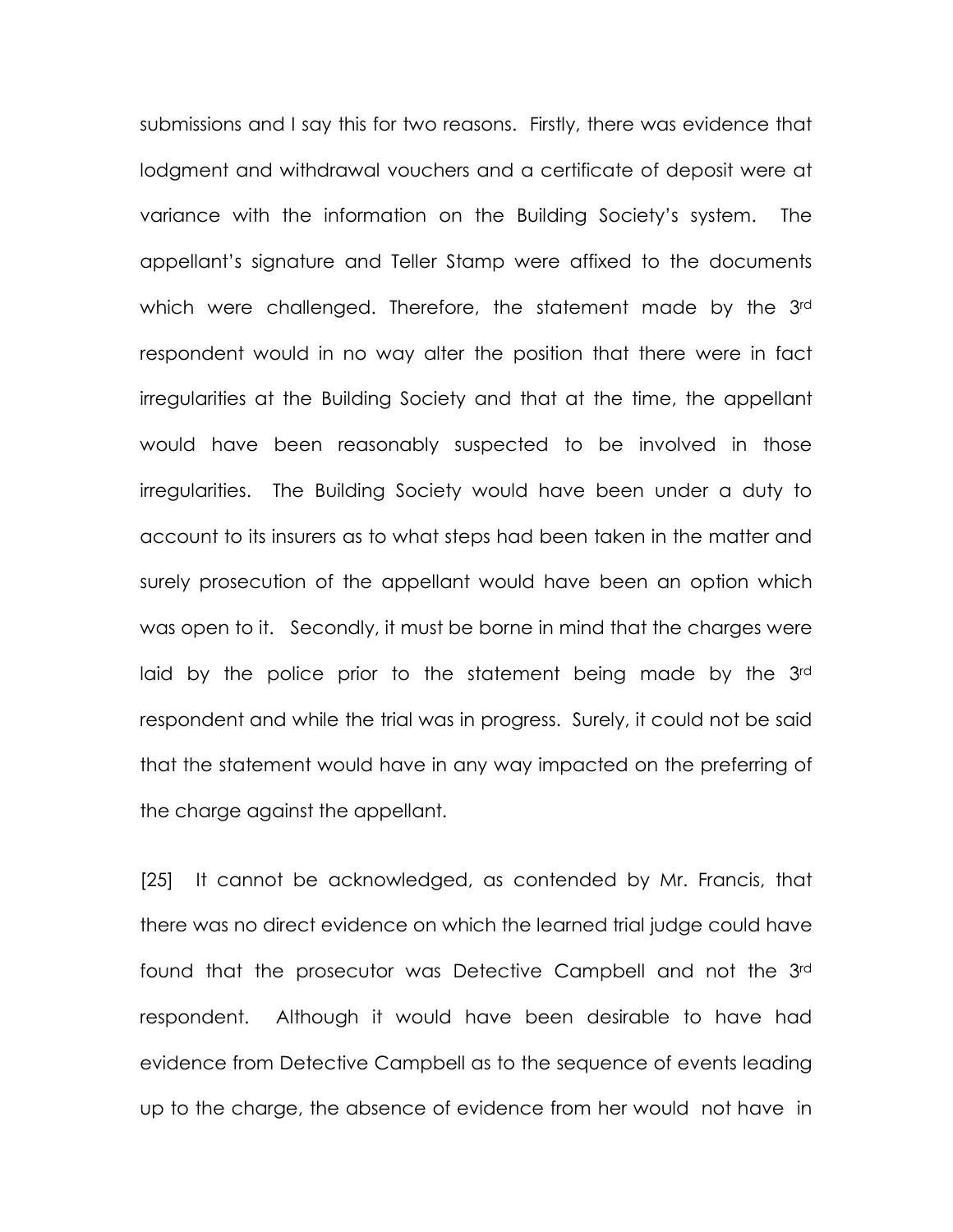any way hindered the learned trial judge from properly adjudicating on the matter. There was cogent evidence before him in proof of the allegations of irregularities at the Building Society in which the appellant was involved, which supported the fact that there would have been reasonable and probable cause to initiate proceedings for his prosecution. The learned trial judge was correct in finding that Detective Campbell, was in fact the prosecutor, she having exercised her independent discretion, and acted on her own initiative in bringing the proceedings.

[26] The foregoing is sufficient to dispose of the appellant's claim. As a consequence, the necessity would not arise for me to give consideration to the second issue, which is, whether the prosecution was initiated by malice and without reasonable and probable cause.

 $[27]$  I would dismiss the appeal with costs to the 1st and 3rd respondents.

#### PHILLIPS, J.A

I have read the judgment of my sister Harris J.A. I agree with her reasoning and conclusion and have nothing further add.